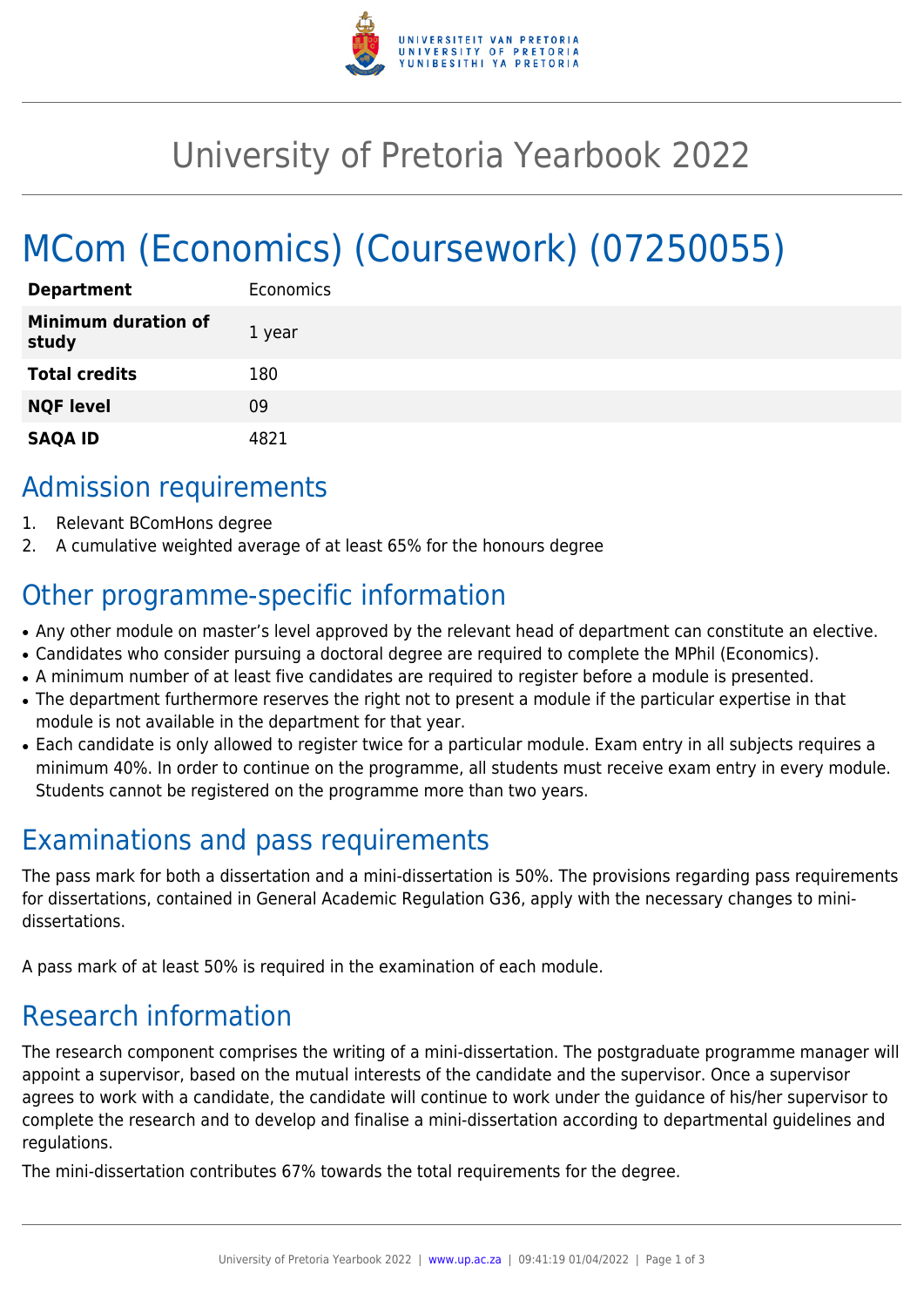

#### **Mini-dissertations, curricula and modules**

- 1. The degree programme requires that a mini-dissertation must be submitted.
- 2. Information on modules, credits and syllabi is available on the yearbook.
- 3. A module in Research Methodology is compulsory in the programme, although it is incorporated into the minidissertation mark. The Dean may, on the recommendation of the relevant head of department, waive the prerequisites.
- 4. The mini-dissertation should be written in consultation with the supervisor, and is to be submitted either by 30 November to graduate in April or May 31 to graduate in September. The mini-dissertation should be submitted to the postgraduate administrator in the department, with the approval of the supervisor. If the supervisor does not approve, the student should approach the postgraduate committee of the department. That committee will make a final recommendation on submission.

#### **Article for publication**

There is no expectation that an article be published from the research conducted in the mini-dissertation.